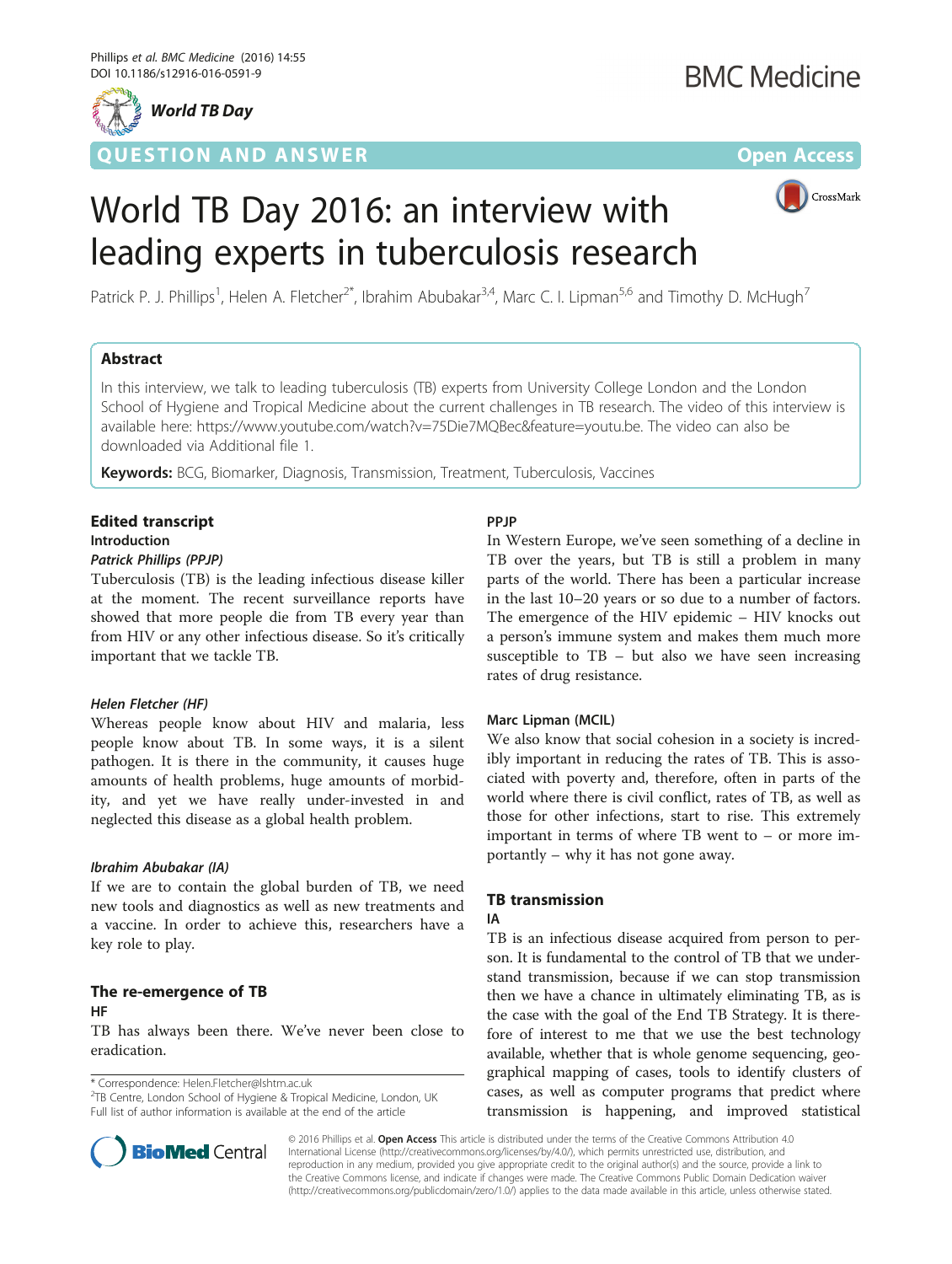approaches to pinning down exactly where transmission is happening. Those are the key steps we require.

Increasingly, we are recognising that transmission does not necessarily happen in peoples' households; that a lot of transmission, especially in high burden settings, actually happens out there in indoor-congregate community settings. Therefore, knowing exactly where these congregate settings are, and putting in interventions to stop transmission in those settings, is the key to containing TB.

#### Drug resistance

#### MCIL

Although we are definitely seeing an improvement in outcomes in terms of TB, we are also starting to see issues such as drug resistance. That is a direct consequence of treatment regimens that have been ineffective.

#### Timothy McHugh (TMcH)

There are two aspects to why drug resistance emerges. The first is wholly about the patient and the relationship between the patient and the clinician. So it is the drugs that are given and whether the patient has been given drugs that are going to work, and whether they are the right drugs, and then whether the patient is able to take those in the way that we require them to. It might be that the drugs make them feel ill, so they don't want to take them. Or it might be that the patient is leading a chaotic lifestyle and so isn't able to take the drugs on a regular basis. That is what my clinician colleagues focus on – they have to manage that process.

What I'm interested in, and what my team look at, is the evolution of drug resistance – or how it emerges at a biological level for the bug itself. For me it is a question of, almost, compartments. TB is tucked away within the host, within the patient. It is a difficult site to get drugs to. Drug resistance develops when you treat an organism with not enough of the compound, so not enough drug is getting to the bug. If you're tucked away in a compartment within the patient, where the drug isn't going to get to, then you're already giving a sub-optimal dose of the drug. The compounds that we use have to get over those barriers.

#### **Diagnostics**

#### **TMcH**

For many years we've used a smear test; that is, sputum put onto a slide and then used to identify Mycobacterium tuberculosis. This is a robust, simple tool, and has served us well for over 100 years. However, it doesn't serve us well in the days when we need to understand drug resistance in a quick and efficient way.

#### MCIL

The importance of diagnostics in the current era is that we want to be able to make a diagnosis promptly. We've

got better and better at that. The introduction of molecular diagnostics such as GeneExpert have undoubtedly improved the sensitivity, and also the speed, of diagnosis. What's interesting about areas such as this, is that you need both a very good test which, in general terms, can be used close to the patient – so a point-of-care test. However, you also need to reeducate your healthcare workforce, and individuals who are being tested, on the implications and value of the test.

#### **Treatment**

#### MCIL

One of the big questions about treating TB is that, because the mycobacterium is both a slow-growing organism, and also because it is relatively hardy to being killed by antimicrobials, it takes a long time to treat and effectively cure TB. For example, the standard therapy to deal with latent TB is 3 months of treatment, continuously. The standard treatment for drug-sensitive active TB is 6 months of treatment. These are drugs that have potential toxicities. That in itself is a problem because, again, if someone is feeling more unwell on the therapy, then there's a good chance that they may stop treatment.

#### PPJP

Unfortunately, we haven't seen any improvement in the treatment of drug-sensitive TB really for 30 or 40 years. Whilst those were very effective trials and the regimen works very well in trial settings – as we've seen in the history of the TB epidemic, the regimen is inadequate to control the disease. So we do need treatments; we need better treatments, safer treatments, shorter treatments that are easier for patients to take.

There have been a number of trials published in the last 2 years looking at 4-month treatments. The idea being that a shorter, 4-month regimen would be easier to take for patients and, if it could be shown to be as good as the current standard of care, then that would greatly improve outcomes in practice and make it easier for TB programs to roll out treatment for a larger number of patients. Unfortunately, those three large trials show that none of the 4-month regimens being evaluated were as good as the standard of care. So we're still looking for shorter treatments that can result in better outcomes for TB.

A lot of the work in trials at the moment is looking at how we can best identify the most promising regimens to take forward to large expensive trials. So some of the work that we've done, some of the research that's being presented in the BMC Medicine series, is looking at better ways of doing clinical trials to identify those regimens to take forward to large Phase III trials.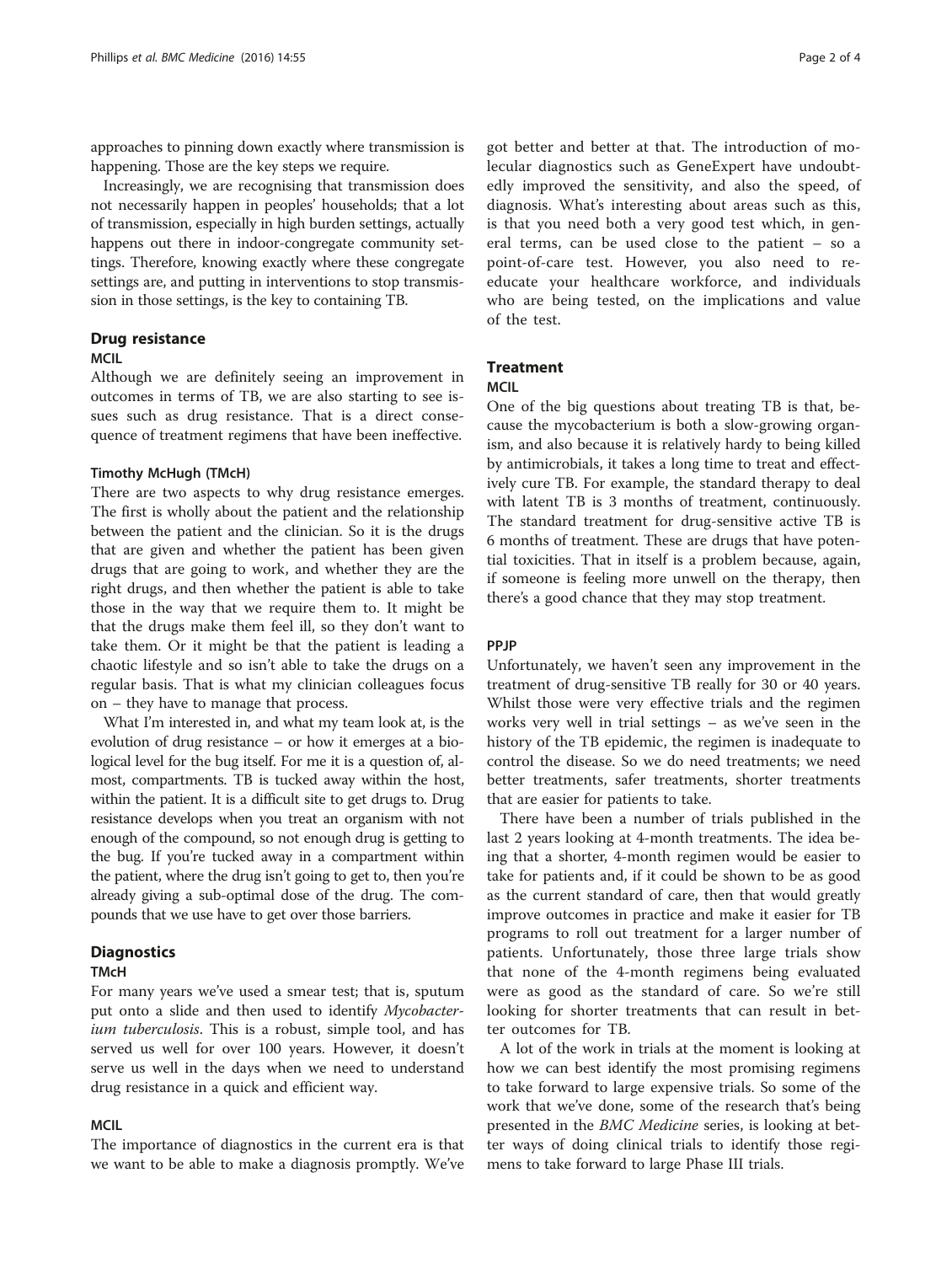#### <span id="page-2-0"></span>Immune correlates

#### HF

At this particular time, immune correlates have emerged as an important issue because we have begun, as a TB community, to invest more in developing TB vaccines. If you look pre-clinically, there's now quite an exciting pipeline of vaccine candidates waiting to be moved into clinical trials. What we don't have at the moment is any real way of assessing which of those pre-clinical candidates are going to be the one that works and to go forward, because we don't have a correlate of immune protection.

Of course, we can't invest in efficacy testing for every one of those candidate TB vaccines. So we need tools – we need biomarkers and immune correlates – to really select the most effective vaccines and to progress the clinical development as quickly as we can. The reason we need to do this is because – if we do want to end TB by 2035 – we're going need an effective vaccine by the year 2025.

Typically, we say it takes 10 years to develop a TB vaccine, so if we don't start doing something about this today, we're not going to have that vaccine candidate by 2025.

#### WHO End TB Strategy

#### IA

The WHO has had, together with national TB programs, great success in tackling the problem of TB. Over the last cycle of international programs that contain TB, millions – tens of millions, over 40 million – lives are estimated to have been saved. As a result of this success, and building on it in relation to the United Nations Sustainable Development Goals, the WHO has developed a new strategy which is based on the vision that we want a world that is rid of TB.

The strategy is based on three key pillars. These pillars are important, including the need to have better integrated patient-centred care, the need to have strengthening of programs and systems to support the delivery of interventions, and better research and innovation. Research and innovation is one area that those of us in universities have a key role to play and should contribute to the discovery of new tools, so that we can achieve the goals of the End TB Strategy by 2035.

#### Further reading

See reference list [\[1](#page-3-0)–[9\]](#page-3-0).

#### Additional file

[Additional file 1:](dx.doi.org/10.1186/s12916-016-0591-9) Interview with (TB) experts from University College London and the London School of Hygiene and Tropical Medicine about the current challenges in TB research. (MP4 67204 kb)

#### Competing interests

The authors declare that they have no competing interests.

#### Authors' contributions

All authors read and approved the final manuscript.

#### Authors' information

Patrick Phillips is senior statistician and programme leader track at the UK Medical Research Council Clinical Trials Unit (MRC CTU) at University College London (UCL). He has worked on late-phase clinical trials in TB and Alzheimer's disease for more than a decade, most recently as trial statistician in the REMoxTB and RIFAQUIN phase III TB trials published in 2014. He is part of the European/African PanACEA consortium evaluating novel regimens for the treatment of TB, designing the PanACEA MAMS-TB phase II trial with an adaptive design with results to be published in 2015. He is trial statistician for the STREAM trial evaluating novel MDR-TB regimens, is trial statistician and PI for the MRC/DFID/Wellcome grant for the TRUNCATE trial collaborating with the National University of Singapore, and is in collaboration with individuals from the CDC TB Trials Consortium and Boston University on other clinical trials to improve the treatment of TB. His PhD from the London School of Hygiene and Tropical Medicine (LSHTM) focused on the evaluation of prognostic and surrogate markers for TB treatment trials. Ongoing methodological areas of interest include the evaluation and use of surrogate endpoints, the conduct and analysis of non-inferiority trials, and trial design with a focus on adaptive designs.

Helen Fletcher is a Senior Lecturer in Immunology and Director of the TB Centre at the LSHTM. Helen gained a PhD in Medical Microbiology and became interested in TB during her first postdoctoral position at University College London in 1999. In 2002, she moved to the Jenner Institute at the University of Oxford as an immunologist for the first-in-human trial of a new TB vaccine, MVA85A. After 10 years at the Jenner Institute, Helen moved to the LSHTM to establish her own group, based in the Immunology and Infection Department and focusing on immune correlates and the host response to TB vaccination. In 2015, Helen became Director of the TB Centre at the LSHTM and, in 2016, she became co-chair of the T-cell Immunology working group for the Collaboration for TB Vaccine Discovery at the Bill & Melinda Gates Foundation.

Ibrahim Abubakar is the Director of the UCL Centre for Infectious Disease Epidemiology and Professor in Infectious Disease Epidemiology at UCL. He is a senior investigator at the MRC Clinical Trials Unit, director of the UCL TB Centre and head of TB at Public Health England, London, UK. Prior to his appointment at UCL, he was Professor in Health Protection at the Norwich Medical School, Norwich, UK. He qualified in medicine in 1992 and initially trained in general medicine before specialising in public health medicine. His academic public health training was undertaken at the London School of Hygiene and Tropical Medicine, University of Cambridge and the University of East Anglia. He has served on/chaired several working groups for the European Centre for Disease Control and the WHO, where is currently chair of the global Latent TB Task Force and a member of STAG-TB. Ibrahim led the team that developed the collaborative TB strategy for England, chaired the UK NICE guideline development group for TB and led the WHO Europe TB Elimination Plan Advisory Group. Ibrahim runs a programme of translational and health services research on tuberculosis, HIV and other infectious diseases. Marc Lipman is Senior Lecturer & Honorary Consultant Physician in Respiratory & HIV Medicine. He is Deputy Director of UCL-TB Centre. He trained in Clinical Academic Medicine in the UK, and as a Harkness Fellow in the USA, based at Johns Hopkins School of Public Health. Aside from heading up a large clinical TB & HIV service, his present commitments include: UK NICE TB Clinical Guidelines Development & Service Delivery Groups; Public Health England National Respiratory Programme Board and the TB National Knowledge Project; UK MDR TB Expert Advisory Group and the WHO/European Respiratory Society MDR TB Consilium. He is the former Co-lead for TB in London and Chair of the British Thoracic Society TB Specialist Advisory Group. His research interests focus on tuberculosis, HIV and respiratory disease – and seek to enable high quality, evidence-based care to be provided to people at risk of TB and other related diseases. Timothy McHugh is Deputy Director of UCL TB and Director of the UCL Centre for Clinical Microbiology, located at the Royal Free Hospital. His group contributes to all stages of the TB drug development pathway with projects on evaluation of new compounds as well as supporting the laboratory aspects of clinical trials for new treatments An underlying theme is the development of biomarkers of treatment outcome, whether transcriptomic analysis of in vitro treatments or the more complex